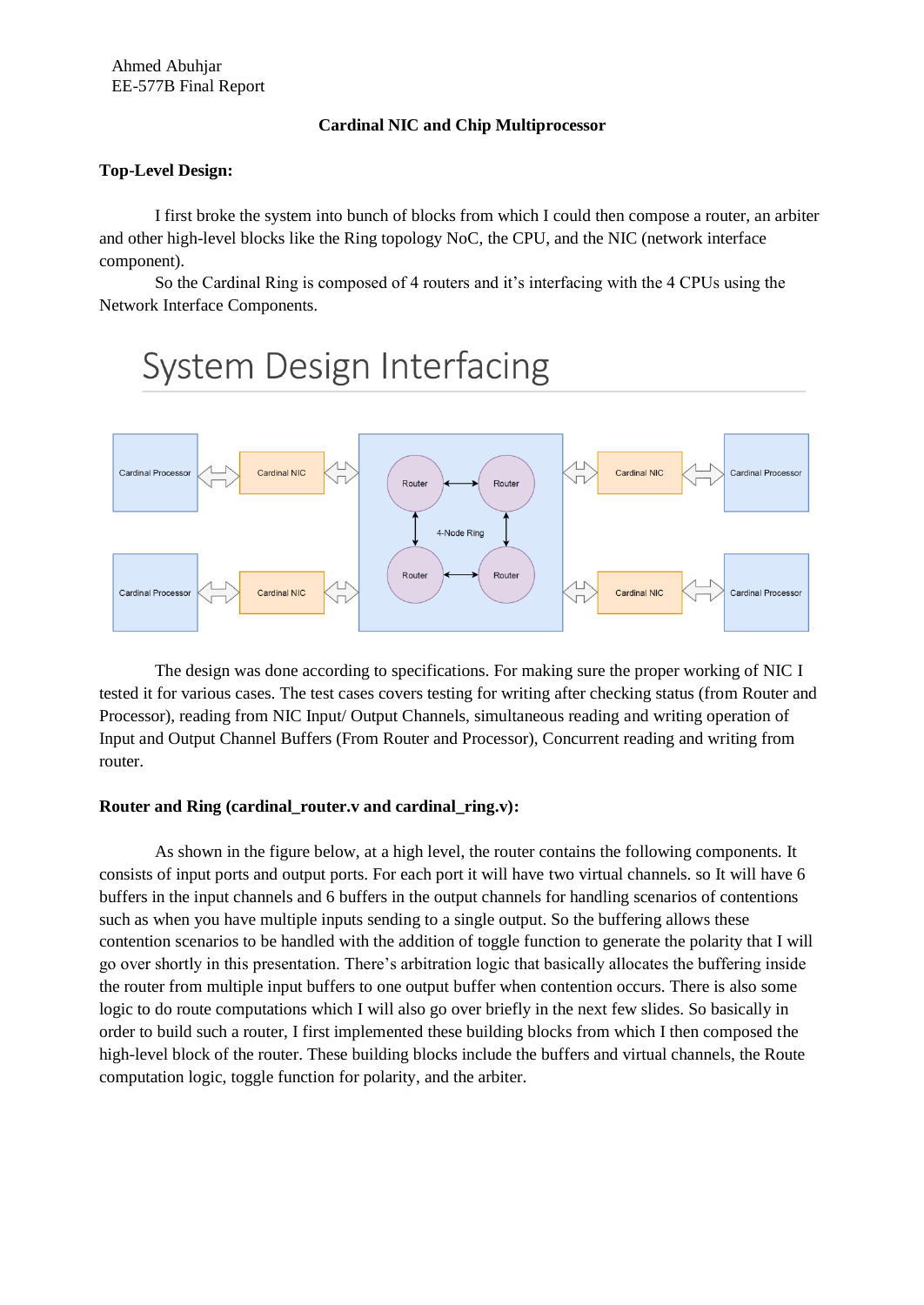

# **Ring Design:**



Ring design was just instantiation of cardinal router 4 times to make a ring. I faced minor error in connection of ring while integrating with the processor. It was fixed by the diagram on pdf on phase3 where I was mapping each node. Testbench for ring was done using a Gather Test Bench approach (as required) and keeping in mind multiple packet injections to test deadlock.

#### **Arbitration Logic:**

The idea here is that two input ports requesting access and I want basically an encoding of which one won or granted access. So if R0 is requesting, I get access to it and the other one doesn't get the access even though it might have requested the access. And so if the above one granted access, the below one cannot possibly win. This is the priority arbiter, But this has a fairness problem, and so the cross switch here will rotate the requests based on who got the access the last time the contention occurred.



Fixed Priority Arbiter & Cross Switch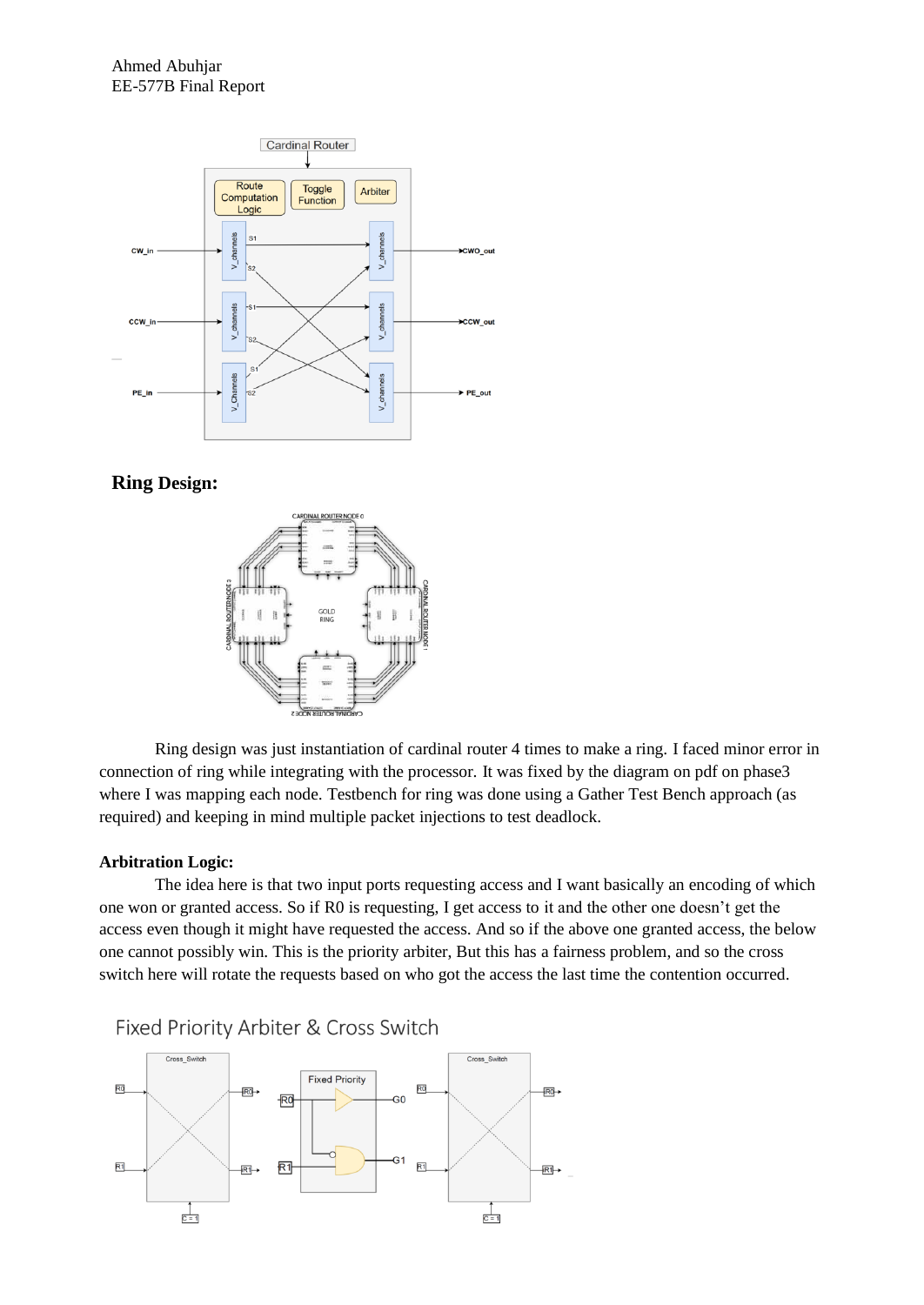# **Processor (cardinal\_processor.v):**

In the CPU, the main components for each stage are the ALU, the register file, Decoder/Control unit and the two memories, one for the instructions and the other is data memory. Now the challenge in this design was that there are some hurdles that needed to be taken care of. Since it's a pipelined CPU, there could be some data dependencies among the instructions in different stages. RAW hazards could occur, meaning that instructions on the Decode stage could read from an obsolete value from the register file before their senior instructions to which they are dependent on write back into the register file. So to alleviate these data dependencies hazards, I have added the Forwarding Unit module for forwarding data as well as the Hazard Detection unit for stalling. The register file here was also designed to be internally forwarding register file to solve any data dependencies between instructions in the WB and ID stages, and I will go over the basic design of that shortly.





# **ALU (processor\_alu.v)**



Given contents of source register, based on operation and word width I have to perform various operations. Here first I instantiated a sq\_root module, and it worked properly when tested. It was done by referencing the code. But the function didn't work properly in the processor with other modules. So I used a Designware code. Testing was done mainly for different word-widths. Also division didn't work properly if B=0, then we added a condition to check that as well.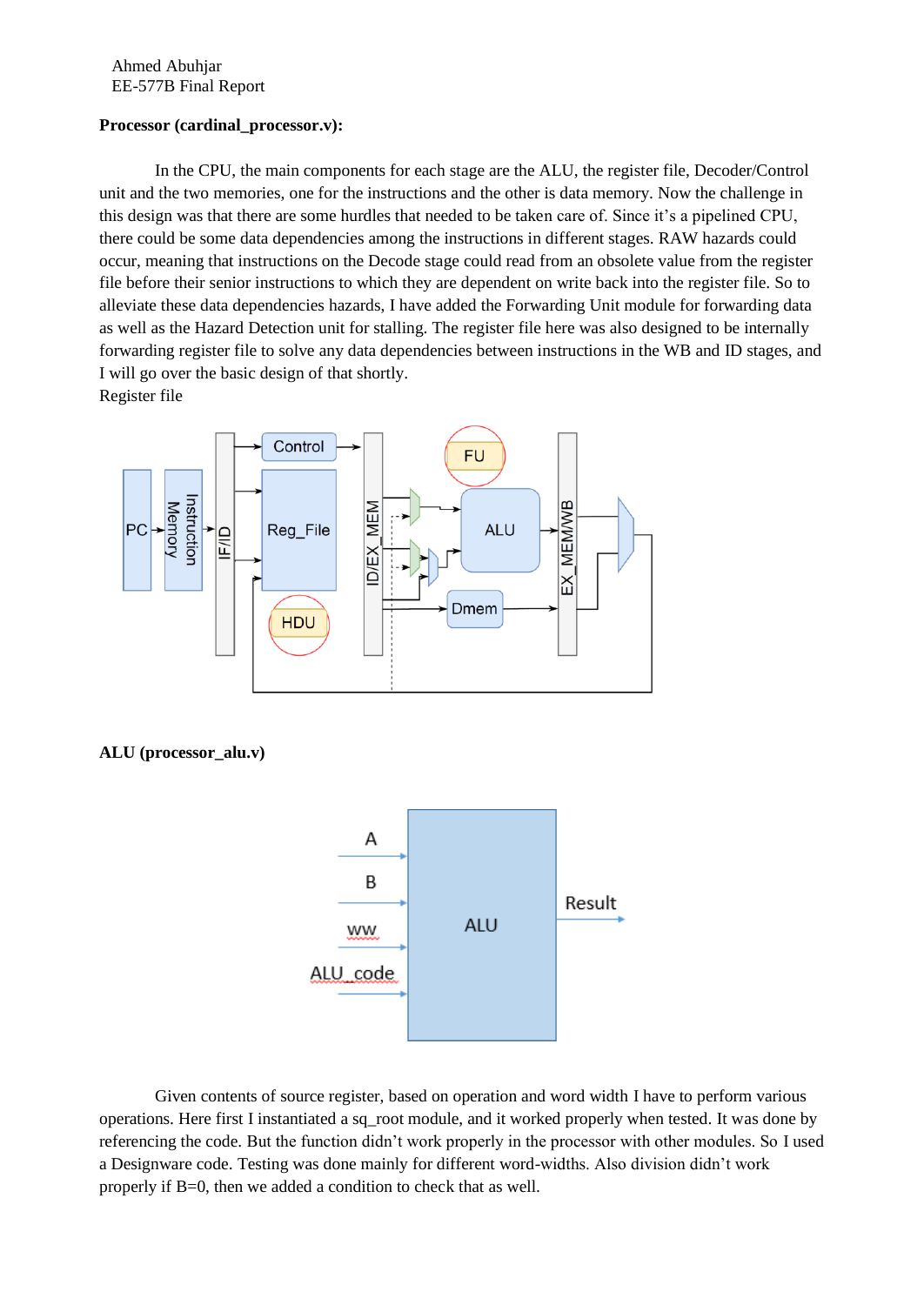# **HDU Unit:**

This is the Hazard detection unit used for stalling. One possible case to stall the stages is when there is a load word instruction in the EX\_MEM stage and there is a dependent R-type instruction in the ID stage. In that case the HDU unit will stall both the IF and ID stage while allowing the load word instruction in the EX\_MEM stage to propagate to the WB stage so that it can forward the data to its dependent R-Type instruction in the ID stage.



Hazard Detection Unit:

Case 1: Junior beq dependent on immediate senior load instruction Case 2: Junior r-type dependent on immediate senior load instruction

# **Forwarding Unit:**

The forwarding unit is used to forward data from WB stage to EX\_MEM stage to avoid RAW hazards. The forwarding unit is basically saying that whenever there's a Register Write instruction in the WB stage and there's a dependent instruction in the EX\_MEM stage, then forward the data from WB to EX MEM stage.



Forwarding and data dependency in the processor: Forwarding from WB to ID (WB =  $S$ , ID = J2) Forwarding from WB to  $EX/MEM$  (WB = S,  $EX/MEM$  = R-type i.e J1) Forwarding from EX/MEM to ID (EX/MEM = R-type i.e S, ID = R- type/Bez/Bne i.e J1)

# **Internally Forwarding Register File:**

Shown below is the internally forwarding register file. It basically functions as a forwarding unit from the WB stage to the ID stage whenever there's data dependency between these two stages. It will basically check if the instruction in the WB stage is a register writer instruction and if it's destination register is equal to one of the source registers of the instruction in the ID stage. And if that's the case then forward the data from WB directly to the source register.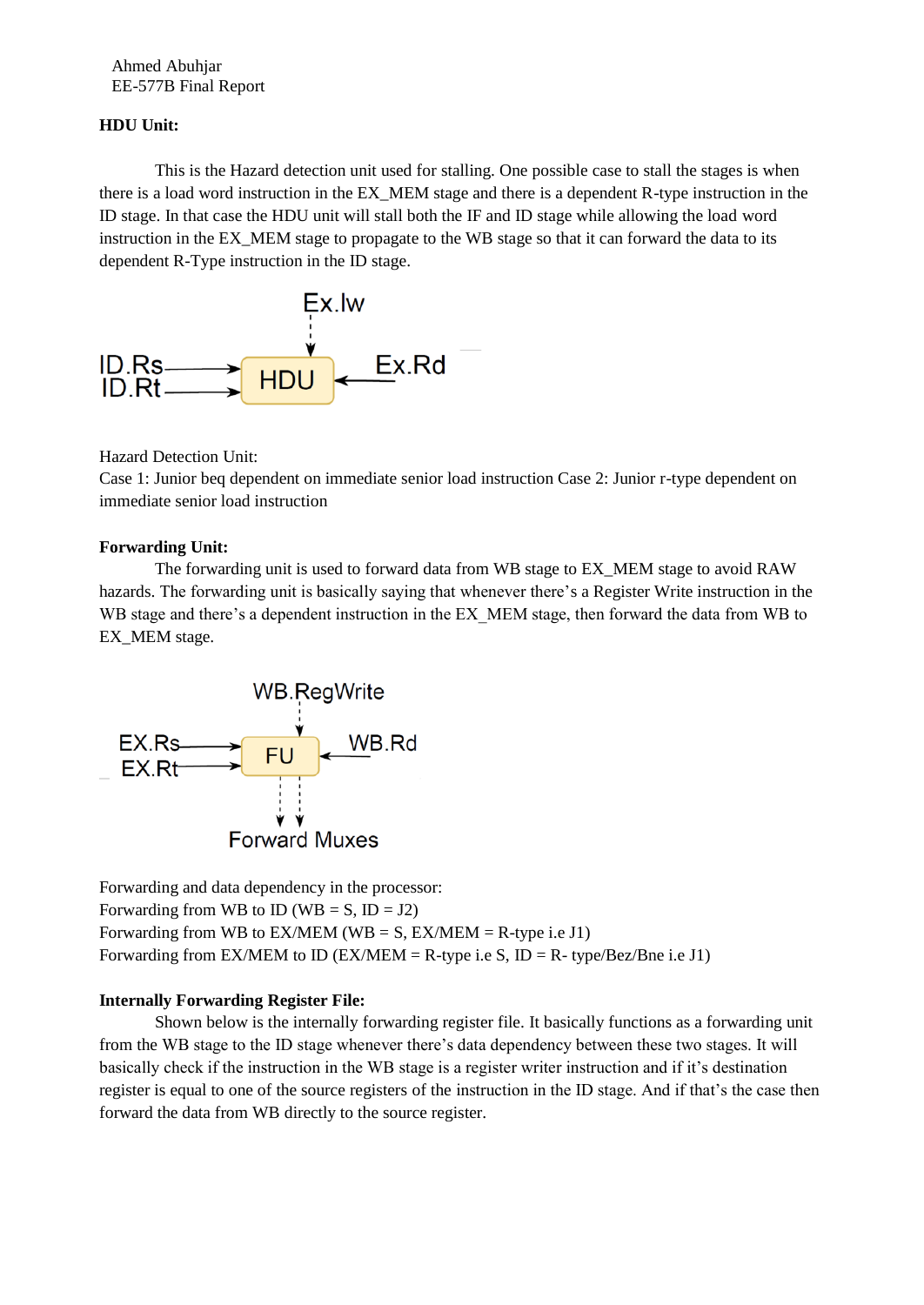

**Control Unit/ Decoder (processor\_decoder.v)**



I broke the instructions according to rD, rA, rB, Opcode, ALU operation and word width. Based on the Opcode, I gave values to the control signals for the various instructions. I encountered a problem for store word and BNEZ/BEZ as rD is the source register. So depending on the Opcode, I gave rB as source register for store word and rA as source register for BEZ/BNEZ. I checked if the instructions were getting decoded properly or not and the corresponding control signals were going high for a particular instruction.

I tested the processor.v by using a testbench for a single processor for test cases 1- 39.The processor instantiated 4 times in the CPU.v file and it was tested using the TA's testbench for test cases 1 – 39. Integration of NIC, Ring and CPU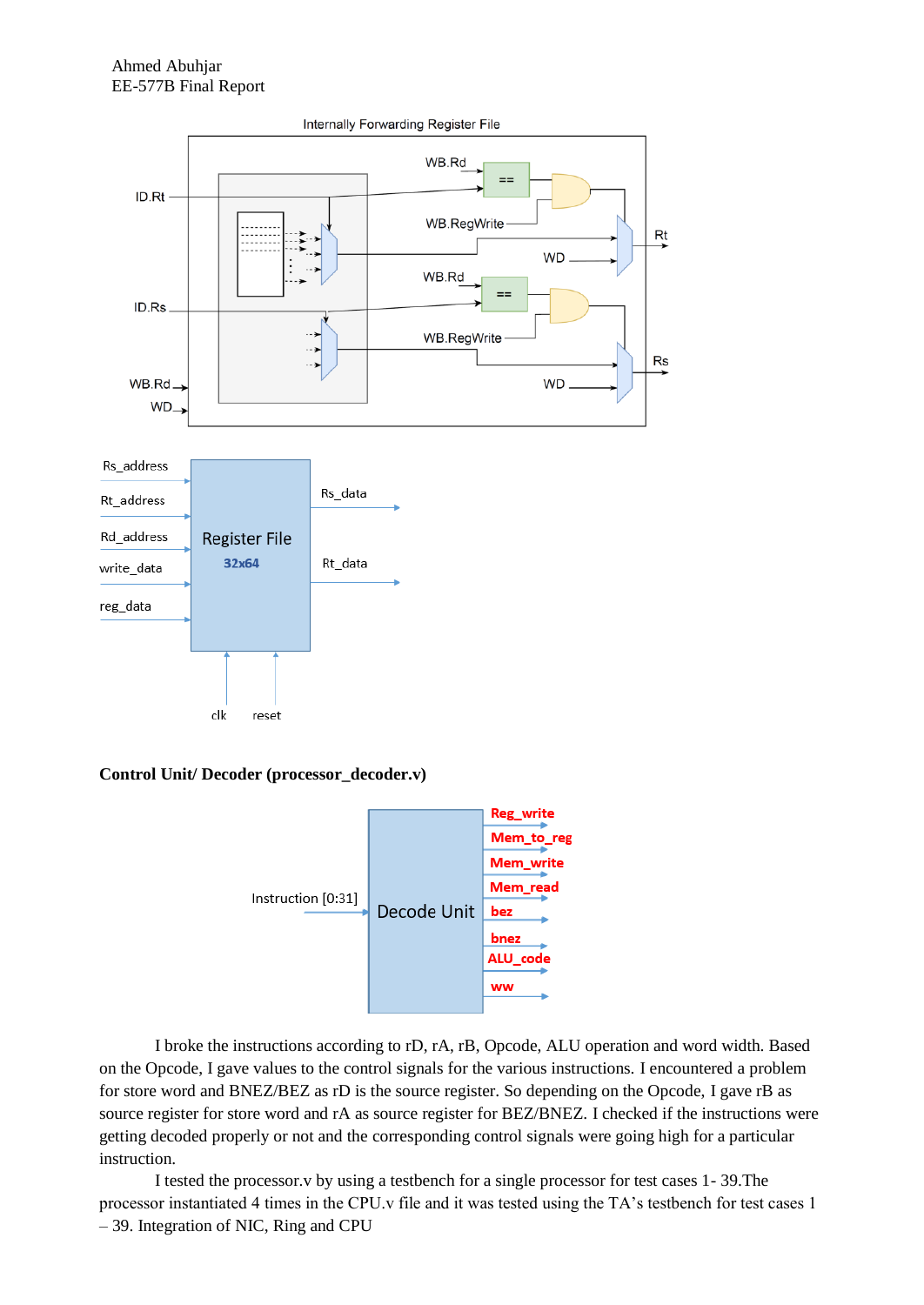# **Testing for the system design:**

# **System Design Interfacing**



Here I had to integrate all the modules together. I inserted NIC signals in the processor and gave the necessary signals between ID\_EX/MEM and EX/MEM\_WB stage as the NIC is contained in EX/MEM. Also I worked on the decoder to decode the m-type instruction for data memory or NIC. I instantiated the NIC 4 times in this module. I also have a ring which is instantiated once. The main problem over here was mapping of names of different instantiations. I got all the test cases working fine, except for imem0 where for memory location 5, 6 and 7 the value was going to zzzz. When I checked the waveforms I figured that the NIC was not getting the required values at all.

#### **Synthesis:**

For optimization while doing synthesis I used some switches. To remove unwanted paths and cells I used following command: 1. set compile\_delete\_unloaded\_sequential\_cells false;

To optimize overall design I used following commands:

set compile\_seqmap\_propagate\_constants false;

set compile\_seqmap\_propagate\_constants\_size\_only true;

set hdlin\_preserve\_sequential true;

set flatten true -effort medium -minimize multiple output;

Initially I did a synthesis for clock period 100ns, then 50ns, then 30ns. I tried doing synthesis for 10ns, but got a negative slack of 7.8ns. Finally after trying many permutations and combinations, we got positive slack for 20ns. The critical path in the circuit was of MULT, DIV and SQ\_ROOT for 32 and 64 bit. So if I would've pipelined the ALU for these instructions, the processor would've worked for 4ns clock period. The synthesis runtime was about 12 hours or more. This happened because the critical path in the processor was not pipelined.

Total cell area: 2310395.785494  $\mu$ m2 Total clock period: 20 ns Area  $\times$  clock = 46207915.71  $\mu$ m2 ns

Running Test # 0 diff --brief --ignore-all-space /home/viterbi/07/ diff --brief --ignore-all-space /home/viterbi/07/ diff --brief --ignore-all-space /home/viterbi/07/ Files /home/viterbi/07/ppawar/EE557/NO Phase 4/tes 7,8c7,8 < Memory location #  $6:4000000300000c c2$ < Memory location # 7: c000000000000ccc  $6: 60000000000000000$ > Memory location #  $7:4000000300000cc$ > Memory location # diff --brief --ignore-all-space /home/viterbi/07/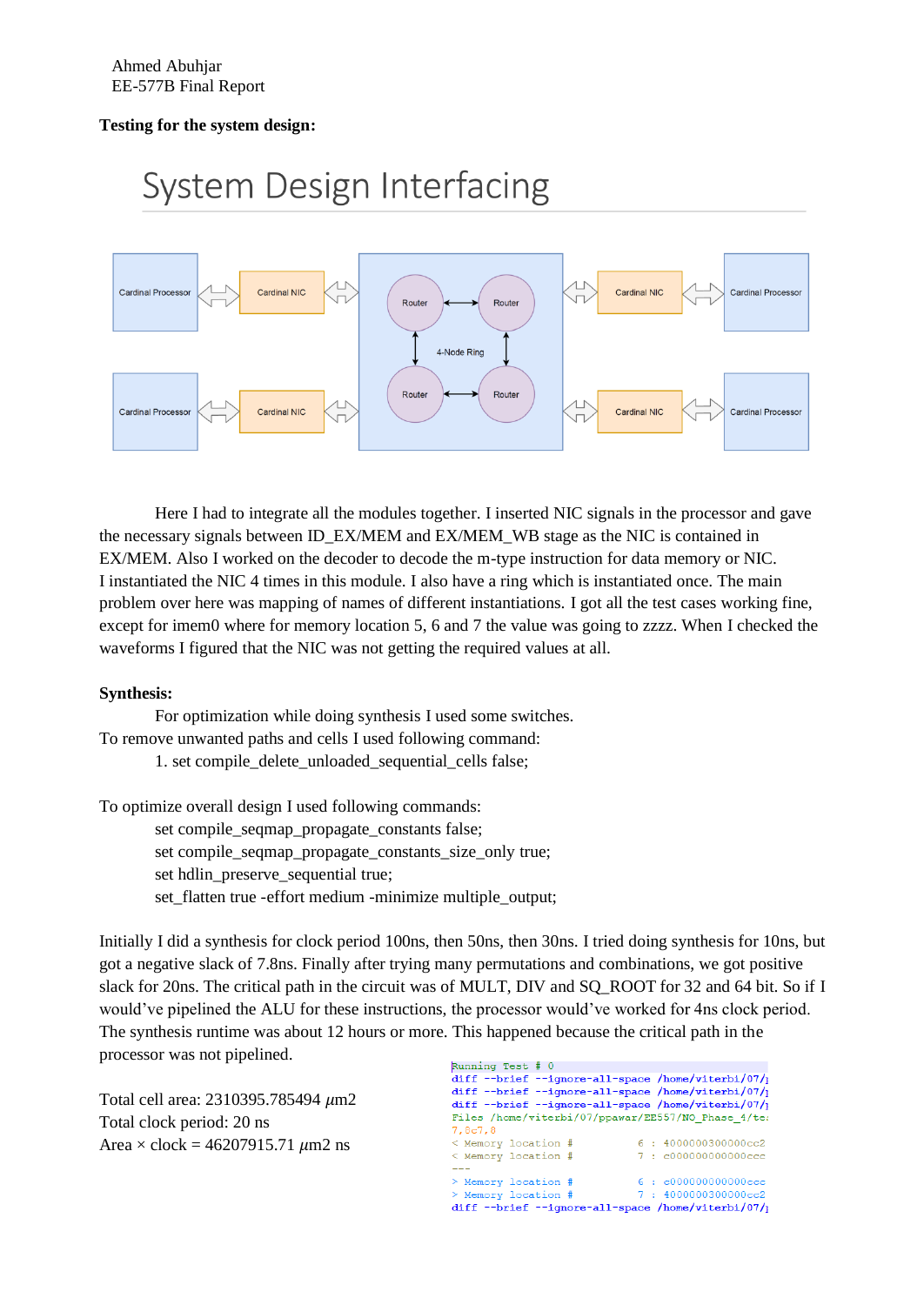# **Place and Route (PnR)**



While doing the PnR, I realized that depending on the dimensions of the core, the placement stage would take place, and depending on the I/O pad distance the routing stage would take place.During PnR, the dimensions of core were  $1730.9 \times 1730.9$ , but I gave dimensions of core as  $1800 \times 1800$  with I/O pad spacing of  $500 \times 500$ . I generated the gds2 file as well.

```
#Total number of DRC violations = 0
     number of violations = 0#cpu time = 00:08:23, elapsed time = 00:08:24, memory = 5110.46 (MB), peak = 536
2,88 (MB)
#CELL_VIEW cardinal_cmp, init has no DRC violation.
#Total number of DRC violations = 0
#Post Route wire spread is done.
#Total wire length = 22403181 um.
#Total half perimeter of net bounding box = 19633198 um.
#Total wire length on LAYER metal1 =
                                       329672 um.
#Total wire length on LAYER metal2 = 4664991 um.
#Total wire length on LAYER metal3 = 6424596 um.
#Total wire length on LAYER metal4 = 4230677 um.
#Total wire length on LAYER metal5 = 3851504 um.
#Total wire length on LAYER metal6 = 1716307 um.
#Total wire length on LAYER metal7 = 648951 um.
#Total wire length on LAYER metal8 = 250861 um.
#Total wire length on LAYER metal9 = 224635 um.
#Total wire length on LAYER metal10 = 60987 um.
#Total number of vias = 5394280<br>#Up-Via Summary (total 5394280):
   Metal 1
                 2656510
   Metal 2<br>Metal 3
                 2002146
                  503839
   Metal 4
                  133393
   Metal 5
                   53926
   Metal 6
                   25112
   Metal 7
                   10580
   Metal 8
                    7161
   Metal 9
                    1613
                 5394280
```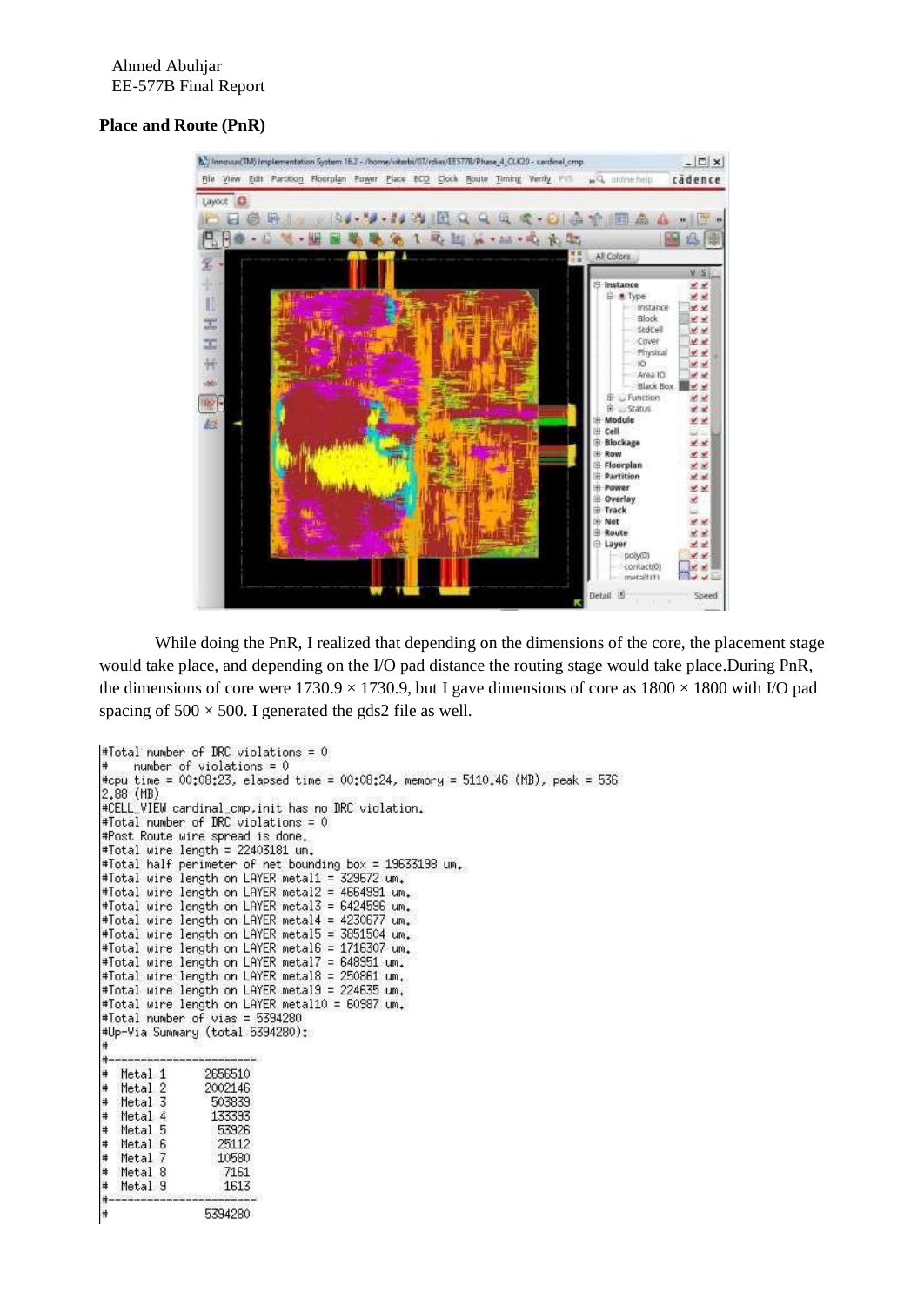### **Future Improvements:**

#### **Problem statement:**

Shown in the NoC below, a classic traffic congestion scenario is shown here where we have two different input ports. Here we have input 1 and input 2 sending data to output port 0. Under this scenario, the packets meet at the router that is connected to the node 0 where they both are asking for access to the output port. So this is a scenario of contention where only one packet can be granted access to the output port where the other must be buffered within the router.

The buffers that are already available in the routers of the NoC might not be sufficient to handle contention. Now let's say this scenario happens continuously over a long burst of traffic. Eventually, the buffer at the routers of this path will become full causing contention to be back-pressured to downstream routers making its way back to the input ports. This will prevent the input port to inject any more packets to the NoC, and additionally because the input/output paths within the network on chip are shared, other paths could also be blocked. So here for example, the path between node 3 and node 1 also uses this router which is blocked because of the contention that happened from input port 1 and input port 2. So we see that this scenario not only can prevent these nodes from injecting but can also create contention at other ports as well. This is often called a Head of Line Blocking. So in order to alleviate this traffic congestion or the head of line blocking , we can introduce multiple virtual channels.



#### **Solution for the problem:**

As shown in the figure below, we can have many virtual channels instead of only two to alleviate congestion. We have 3 input ports and at each input port we can have N virtual channels within an input buffer. Due to the head of line blocking I want to pick from a number of virtual channels to go to. And the clock cycle allocator will then be more involved in this case. The allocator is just one step further of the arbiter design. I have many inputs requesting access to many outputs as opposed to the arbiter where we have many inputs requesting to one output port. Some relevant work was done to implement this in the past, I've drawn here some 2D matrices to illustrate the idea of this potential improvement.